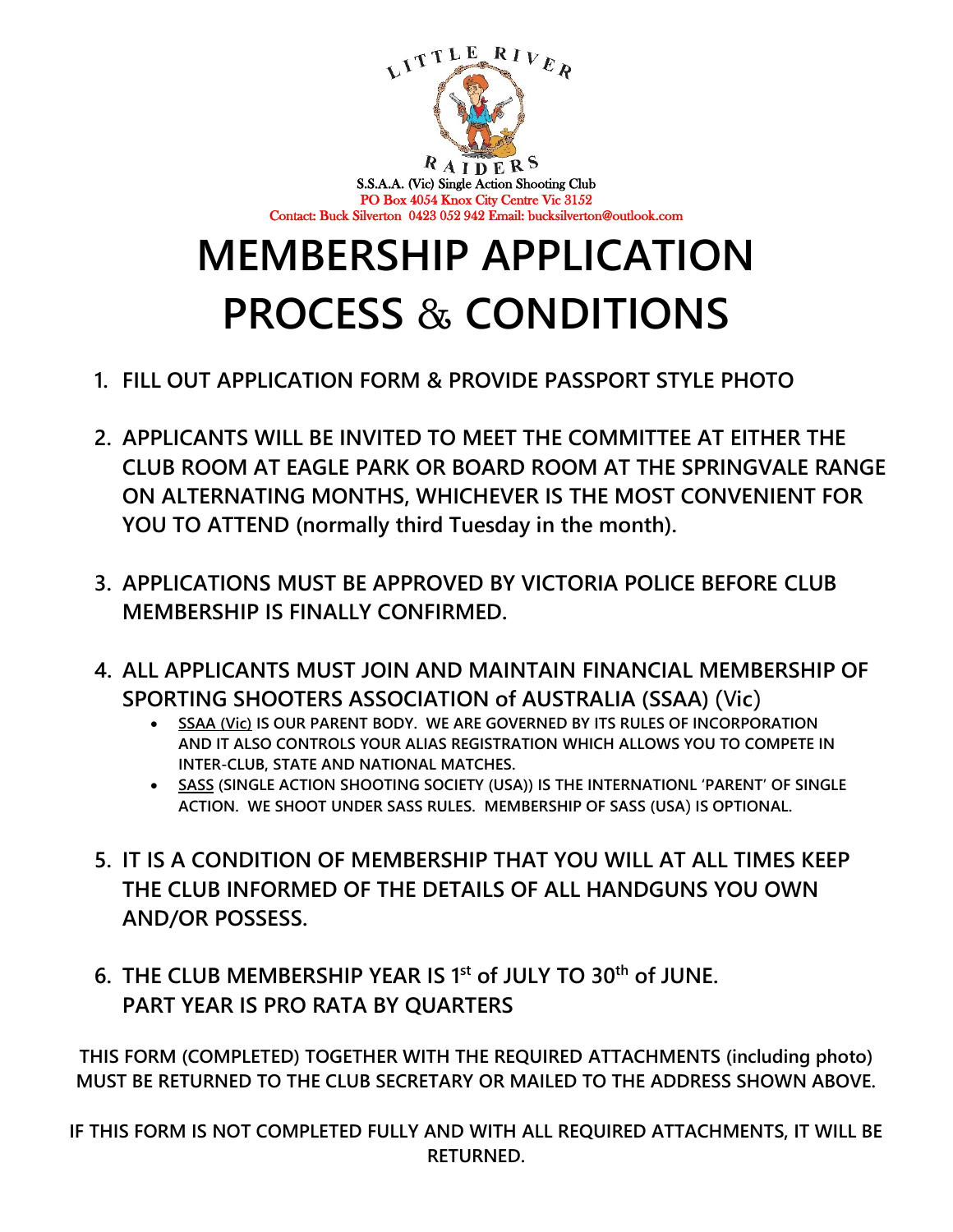# **HOW TO FILL OUT YOUR LITTLE RIVER RAIDERS MEMBERSHIP APPLICATION FORM**

### **1. ALL SECTIONS OF THE FORM MUST BE FILLED OUT AND SIGNED**

### **2. TWO REFERENCES MUST BE PROVIDED IN WRITING AND BE CONTACTABLE**

**3. JUNIORS (UNDER 18 YEARS) MUST ATTACH THE WRITTEN PERMISSION OF THEIR PARENT/GUARDIAN GIVING THEIR APPROVAL FOR THE JUNIOR TO JOIN THE CLUB AND TO SHOOT FIREARMS.**

**Note: Juniors must always be in the direct care of their parent or authorised guardian when on the range. The Club is not responsible for the management and care of juniors.**

# **WHAT HAPPENS AFTER YOUR MEMBERSHIP IS APPROVED**

**If you are already a handgun licence holder and handgun owner, then your 'participation' requirements will continue as before.** 

**If you are new to the sport, wanting to acquire a handgun licence, and progress to ownership of your own handguns, then there are a number of procedures to follow.**

- **1. After joining the Club (your membership will not start until Victoria Police approval has been given) you may apply for a Provisional handgun licence (duration 6 or 12 months). You cannot own a handgun under this licence, but you can shoot under Club direction.**
- **2. You must, within 3 months of joining the Club, complete the Basic Firearms Safety Course (Handguns), and Basic Firearms Safety Course (Long-arms). The Club will assist you in arranging for these courses. Prior to completing those courses, for reasons of safety, the Club will not permit you to shoot in competition.**
- **3. You have to be a Club member for at least 6 months before you will be eligible to apply for a Category H Handgun Licence. You must also have participated in at least 5 Club competitions in the 6 months preceding your application for a Category H Handgun Licence. These are requirements of the** *Firearms Act 1996***.**
- **4. Only then will the Club give its endorsement to your Handgun licence application.**
- **5. In the first 6 months of your Category H Handgun Licence you may only own one handgun (.22 or Centrefire up to .38).**
- 6. **The Club will not give its endorsement for you to acquire a handgun until we have inspected and approved your firearms storage facilities. Install your storage facilities sooner rather than later, and let us know so we can inspect them.**
- **7. To use handguns from the holster, you must first have completed a Holster Qualification Course which is conducted by the Club. This course will acquaint you with the pros and cons of safely handling handguns from the holster.**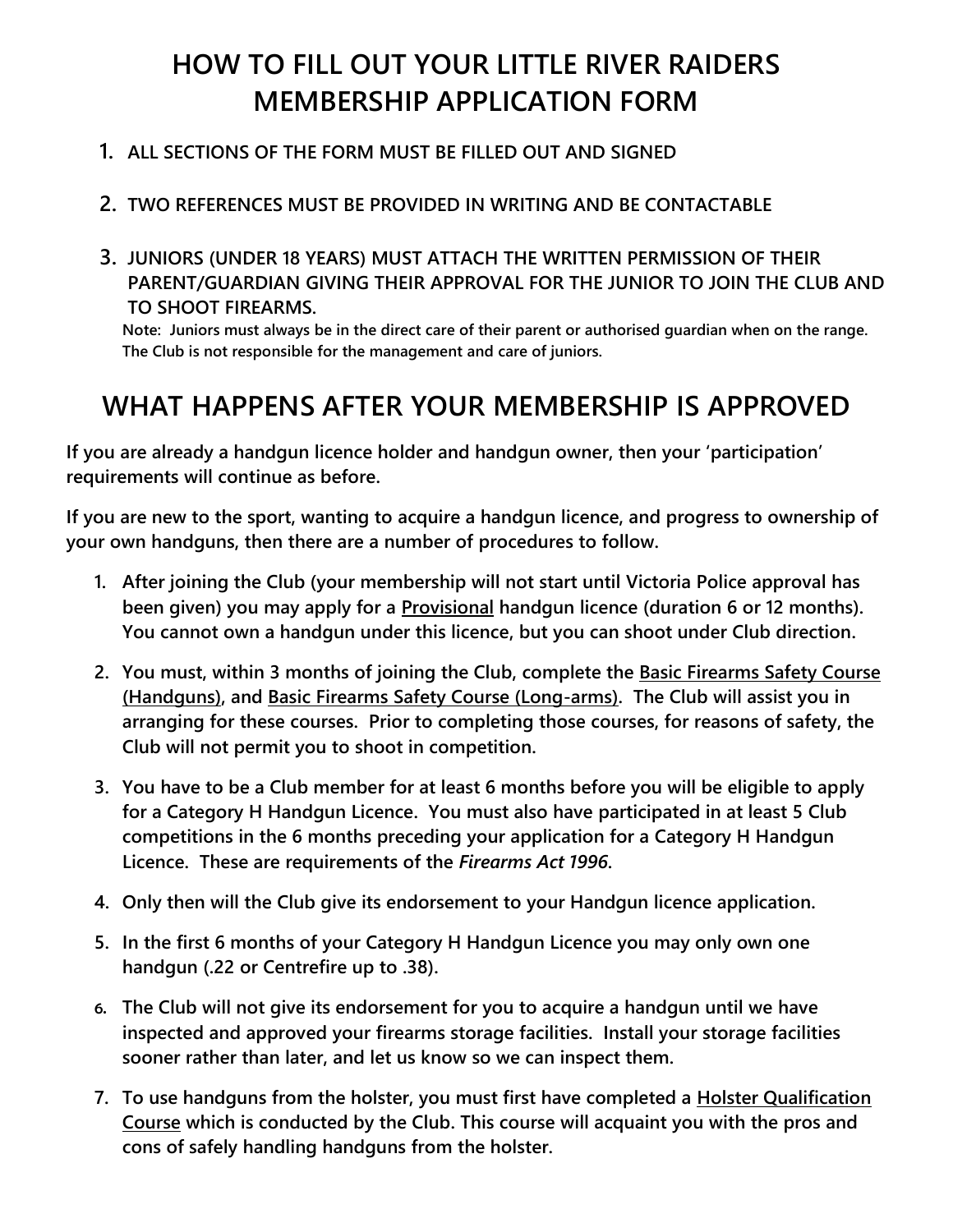

### **MEMBERSHIP APPLICATION FORM**

| <b>Personal Details</b>    |             |                                                                                                                  |          |
|----------------------------|-------------|------------------------------------------------------------------------------------------------------------------|----------|
|                            |             |                                                                                                                  |          |
|                            |             |                                                                                                                  |          |
|                            |             |                                                                                                                  |          |
|                            |             |                                                                                                                  |          |
|                            |             |                                                                                                                  |          |
|                            |             |                                                                                                                  |          |
| <b>Memberships</b>         |             |                                                                                                                  |          |
|                            |             |                                                                                                                  |          |
|                            |             |                                                                                                                  |          |
|                            |             |                                                                                                                  |          |
| <b>Licences</b>            |             |                                                                                                                  |          |
|                            |             |                                                                                                                  |          |
|                            |             |                                                                                                                  |          |
|                            |             | If you already have either or both of the above licenses, you must provide the information. If not, leave blank. |          |
| Are You -                  |             |                                                                                                                  |          |
| <b>SASS RO I Certified</b> | Yes / No    | <b>SASS RO II Certified</b>                                                                                      | Yes / No |
| <b>SSAA RO Certified</b>   | No / Yes  # | <b>SASS Holster Qualified</b>                                                                                    | Yes / No |
|                            |             |                                                                                                                  |          |

#### **Signature of Applicant Date**

**In signing this Application Form, I am acknowledging that I must meet the minimum number of range attendances as set out by the Firearms Act 1996 (as amended). I also agree to obey the Club Rules (as amended from time to time), and that I will attend at least 4 competition events with Little River Raiders each year. I understand that the information provided on this Application Form may only be used by the Club in accordance with the Privacy Act requirements.**

**Privacy and Little River Raiders**

**Little River Raiders only collects such of your personal information as is necessary for the Club to meet its obligations under the** *Firearms Act 1996* **(as amended), and for the Club to keep a meaningful record of you as a member. Your personal information will be kept by the Club Secretary in a secure environment, and is not available to any other member, or the public. You may access the information we hold on you at the location in which it is held, at any time subject to reasonable notice. Little River Raiders will only disclose your personal information to Victoria Police as required by the** *Firearms Act 1996***, or as lawfully directed by SSAA (Vic) of which we are a sub-club. Failure by you to provide, and keep current, the information required herein will void your membership of Little River Raiders, and may lead to the loss of your handgun licence.**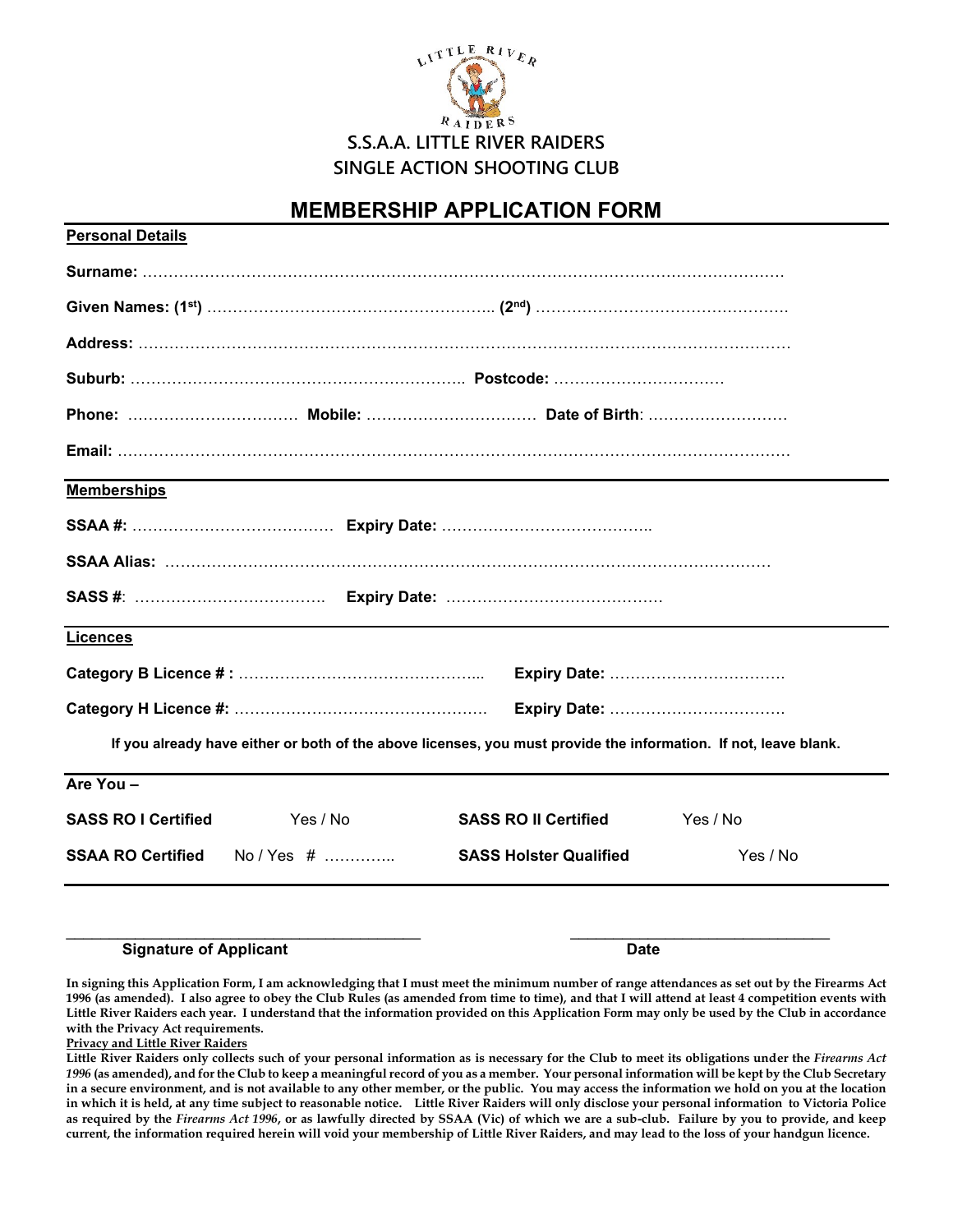### **MEMBERSHIP APPLICATION (cont'd) ADDITIONAL INFORMATION**

**Applicant Name (Print): ……………………………………………………. Signature: ……………………………………………**

#### **CHARACTER REFERENCES**

As per the *Firearms Act 1996* (as amended) each Applicant for Membership must supply **two Character References** from people who are of or **over the age of 18 years**, who are **of good character**, and who **have known the Applicant for a minimum of two years**.

Please attach these references to this Application Form. **Without references your Application will not proceed.**

#### **OTHER INFORMATION REQUIRED BY THE FIREARMS ACT 1996**

The Act also requires that you supply us with:

**The name(s) of any other approved Handgun Target Shooting Club of which you are currently a member:**

1. ……………………………………………………………………………………………………………………

2. …………………………………………………………………………………………………………………….

3. …………………………………………………………………………………………………………………….

#### 4. ……………………………………………………………………………………………………………………

**The name(s) of any other approved Handgun Target Shooting Club which, at any time in the 5 years immediately preceding this Application, you have applied to join, or have had a membership of, or have had a membership of cancelled or suspended, or have been refused membership of:**

| 1. |  |
|----|--|
| 2. |  |
| 3. |  |
| 4. |  |

#### **DETAILS OF HANDGUNS OWNED OR POSSESSED**

The *Firearms Act 1996* requires that you provide us with details of all handguns owned or possessed *"on the form approved by the Chief Commissioner"*. To meet this requirement **ATTACH A CURRENT COPY OF YOUR**  *'FIREARM REGISTRATION LIST'* **WHICH IS PROVIDED TO YOU BY VIC. POLICE LICENSING & REGULATION DIVISION.**

**YOU CAN GET A CURRENT LIST FROM LRD – 1300 651 645 OR EMAIL [licensingregulation@police.vic.gov.au](mailto:licensingregulation@police.vic.gov.au)**

If you do not own or possess any handguns at this time, then please complete the following declaration:

#### **I hereby affirm that I do not presently own or possess any handguns.**

**\_\_\_\_\_\_\_\_\_\_\_\_\_\_\_\_\_\_\_\_\_\_\_\_\_ \_\_\_\_\_\_\_\_\_\_\_\_\_\_\_\_\_\_\_\_\_\_\_\_ \_\_\_\_\_\_\_\_\_\_\_\_\_\_\_\_\_ (Print Your Full Name) (Signature) (Date)**